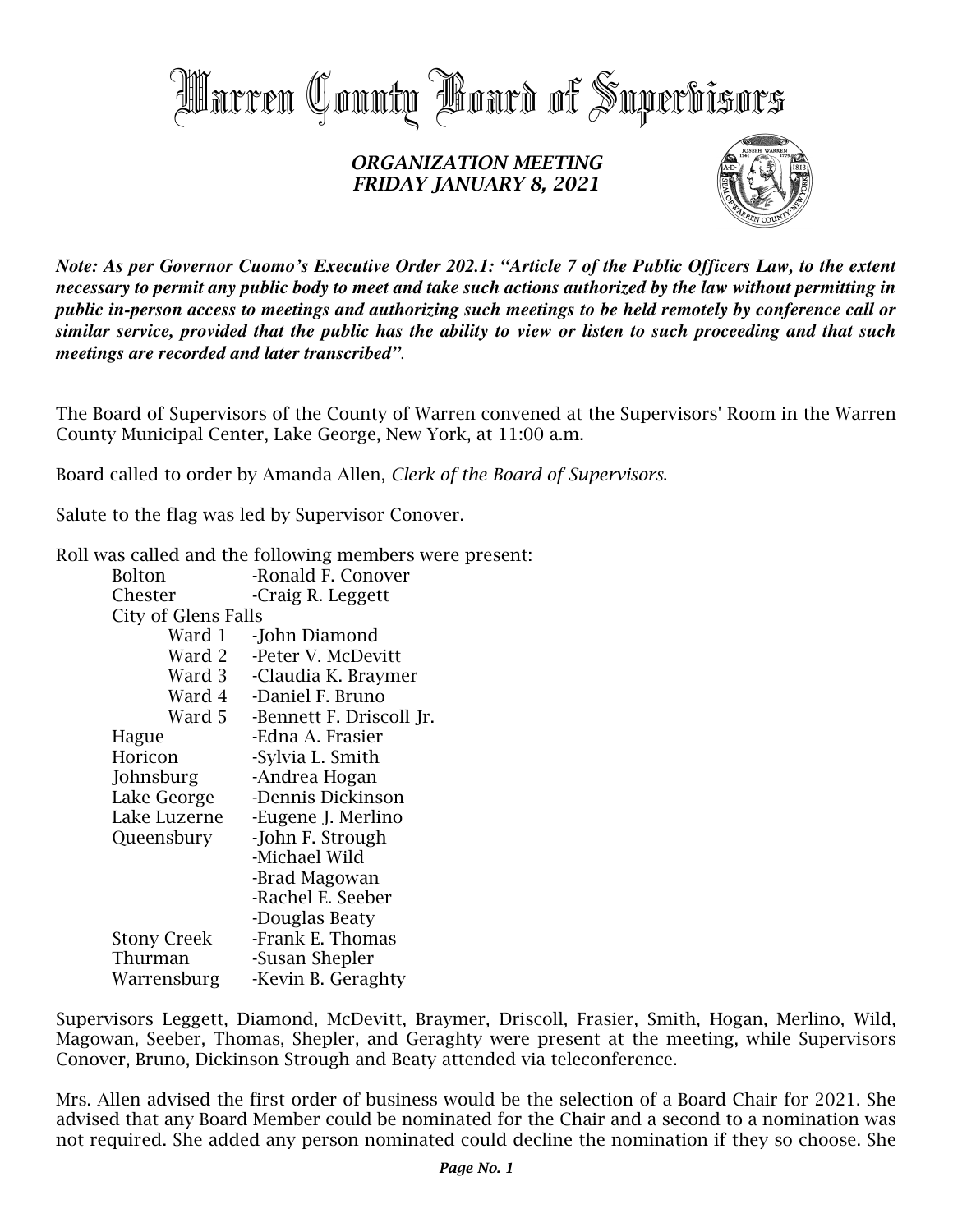informed the floor was now open to nominations for the Chair.

Supervisor Geraghty nominated Supervisor Thomas. Supervisor Thomas apprised he was declining the nomination.

Supervisor Diamond nominated Supervisor Braymer. Supervisor Braymer indicated she was declining the nomination.

Supervisor Magowan advised he was nominating Supervisor Seeber. Supervisor Thomas seconded the nomination.

Mrs. Allen once again called for any other nominations for Chair, but there was no response.

Supervisor Braymer indicated as a result of she and Supervisor Thomas declining their nominations for the Chair of the Board she was hopeful the Board could tell they were supporting Supervisor Seeber for the position. She apprised it was important for her that the torch was passed carefully and with intention to a woman on this Board and to a Supervisor who represented the southern region of the County. She informed Supervisor Seeber would lead the Board forward with a bipartisan team in a bipartisan manner which was representative of the interests of the northern and southern portions of the County, as well as being open and transparent to all of the Supervisors to lead them in a manner that allowed them to work in the best interest of the entire County.

Supervisor Leggett nominated himself for Chair of the Board. He informed he had supported Chairman Thomas for the Chair position, who he believed had always been level headed, but individuals had used the fact that he was soft spoken as a disadvantage against his character. He stated individuals had also indicated Supervisor Thomas had not provided the Board with strong leadership; however, he noted, the Board members were all elected officials and if they observed any lapse that needed to be taken care of they stepped up and took over and filled that gap. He said they should not move forward with the notion that the direction should come from someone else, informing he was not a democrat or a republican, but rather a sitting Supervisor who served on the Board for the good of his constituents in the Town of Chester, as well as within the County. He remarked many individuals like to refer to the terms of up County and down County Supervisors, Democrats and Republicans, but in fact they were one body that came together to do the work. He mentioned he had the experience as a Town Supervisor who had chaired important Committees with over \$25 million worth of budgets which provided him with the ability to serve as the Chairman of the Board and he would appreciate their support.

Supervisor Seeber voiced her appreciation of the support she had received in the room today not only by the Supervisors, but also the communities that elected them which she felt was the tie that bound all of them. She stated they were present today because they all had something to offer their communities and each other and collectively they could do better and be stronger. She advised she was not only appreciative of the County's Republican party and its Chairman, but also the County's Democratic party and the Democrat's who were serving as members of the Board, as she recognized that they were not defined by the political parties they were affiliated with and were in fact all individuals who took an oath to serve their communities. She informed she was standing before them today as an individual who had been a local, State and Federal advocate her entire life and had been a member of the Board of Supervisors, as well as a County employee and was someone who called all of the members of the Board and spoke the truth. She added she reached out and communicated and she was submitting to them that they had a different manner in which to lead this Board in a nonbipartisan fashion. She said those were not just words because the County's electorate did not elect them to make easy decisions, abstain from votes or clash with one another, but rather they elected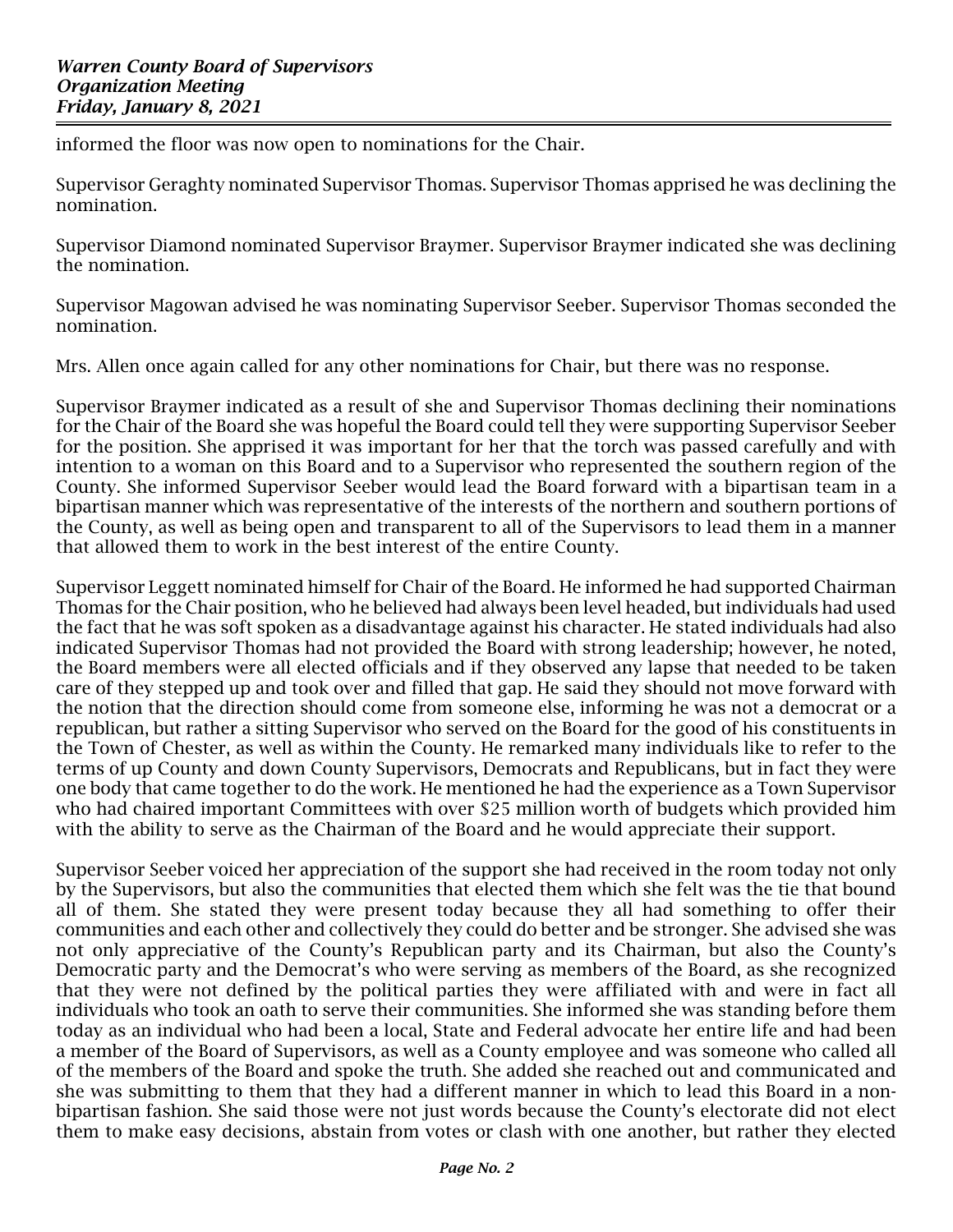them to make the difficult decisions and represent diversity and do what they promised the voters which was to put them first. She informed in the national landscape she believed their community and Country was tired of this and she was asking them for the opportunity to be their Chair and work closely with all of them and ensure none of them were left out and that they communicated and supported one another in a professional, respectable manner. She indicated the nominations here today and the support behind that spoke to their ability to work together and to lead this Board and she was humbly asking for their support this morning.

There being no further nominations, Mrs. Allen called for a roll call vote, explaining that each Supervisor should indicate whether they were voting for Supervisor Seeber or Supervisor Leggett to serve as Chair. Following the vote it was determined Supervisor Seeber would serve as Chairwoman, receiving 756 votes (Supervisors Conover, Diamond, Braymer, Bruno, Driscoll, Hogan, Dickinson, Merlino, Wild, Magowan, Seeber, Beaty, Thomas and Geraghty) while Supervisor Leggett received 244 votes (Supervisors Leggett, McDevitt, Frasier, Smith, Strough and Shepler).

Mrs. Allen requested that Supervisor Magowan escort Supervisor Seeber to the front so she could subscribe to the Constitutional which would be administered by Pam Vogel, *County Clerk.* 

Chairwoman Seeber subscribed to the Constitutional Oath, as administered by Mrs. Vogel, following which a round of applause was given.

Chairwoman Seeber stated today she was asking them to come together collectively as a Board for their communities. She said she was respectively requesting that they table the Rules of the Board to provide her with the opportunity to meet with each Supervisor and reform their leadership structure, the Committees and how they worked together to operate better. She asked for them to allow her to have an additional week to allow them to have the opportunity to discuss and determine where all of their interests would be and how they could come together as a County and a community. She advised she was aware typically after a new Chair was selected they proceeded with discussing the Rules of the Board; however, she noted, she believed they had all acknowledged today that changes were required which she hoped they could work on as a group and she asked whether anyone would like to make a motion to table proposed Resolution No. 1 of 2021, Adopting the Rules of the Board of Supervisors. The necessary motion was made by Supervisor Magowan, seconded by Supervisor Hogan and carried unanimously.

Chairwoman Seeber apprised she was looking forward to a new beginning as they started 2021 with a strong foundation and a path forward for all of them to represent their communities and the citizens of Warren County.

Proceeding with the agenda review, Chairwoman Seeber called for the reading of resolutions. Mrs. Allen announced that a motion was needed to approve proposed Resolution Nos. 2-3, neither of which was subject to a roll call vote unless one was requested and they could be approved in a collective vote. The necessary motion was made by Supervisor Geraghty, seconded by Supervisor Magowan and carried unanimously.

Chairwoman Seeber asked Don Lehman, Director of Public Affairs, whether any public comments had been received and Mr. Lehman replied in the negative, adding that Ginelle Jones, *Director of Public* Health/Patient Services, was requesting to provide an update on what her department had been working on with regard to the pandemic. Chairwoman Seeber stated prior to the update from Ms. Jones she would like to offer privilege of the floor to any of the Supervisors who would like to address the Board on any matter.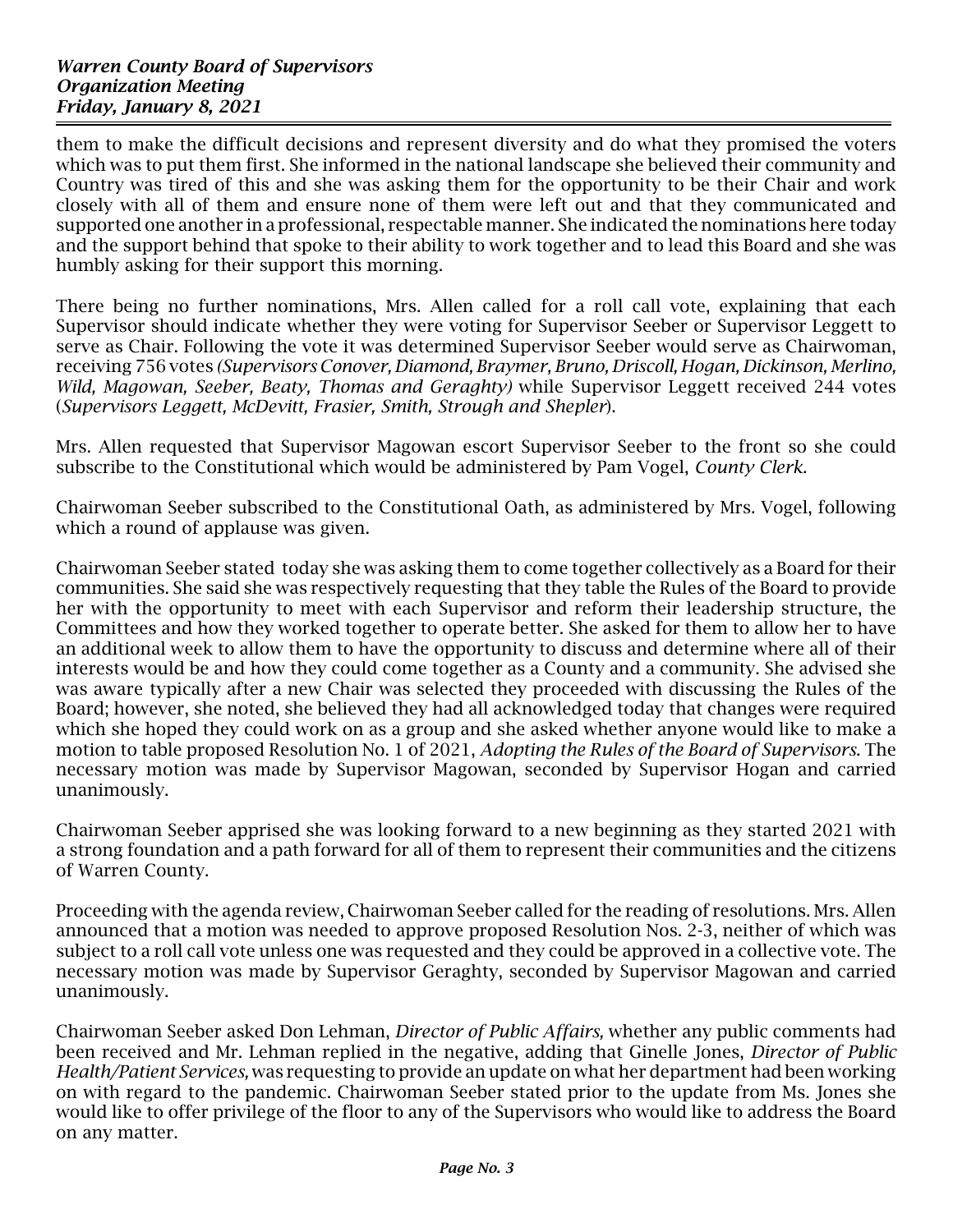Supervisor Leggett stated first he would like to thank everyone who had supported his nomination as Chair and he extended his well wishes to Chairwoman Seeber in her new position. He added he believed the members of the Board would all work well together this year, as they were all shared the same frame of mind to do so.

Supervisor Braymer advised she would like to take this opportunity to thank everyone she was able to talk to over these last several weeks about seeking the Chair. She said she thoroughly enjoyed their discussions and hoped they could continue those as they worked on various issues throughout the County. She stated she would like to acknowledge the Democrat and Republican Supervisors she had talked to, as well as Supervisor Leggett, who was an Independent.

Supervisor Driscoll indicated he would like to congratulate Senator Stec and Assemblyman Simpson on their new endeavors. He apprised Assemblyman Simpson would be working with one of his constituents from the 5<sup>th</sup> Ward of the City of Glens Falls who was also a colleague and a friend, former 5<sup>th</sup> Ward Supervisor for the City of Glens Falls, Matthew McDonald. He stated he believed Assemblyman Simpson and his staff would serve the County well. Supervisor Driscoll advised when reviewing the matrix that was used for staff evaluations he determined this had changed for 2020 and he believed this was also applicable to Supervisor Thomas for the work he did as Chairman of the Board this past year. He concluded by stating he believed good things would occur during 2021 and he congratulated Chairwoman Seeber on her appointment.

Supervisor Geraghty apprised he would like to thank all of the County employees for assisting the County in persevering during the past year which was very trying. He stated he would also like to recognize Supervisor Thomas for leading the County during a difficult time, as he believed Supervisor Thomas had done the best job he could have considering the circumstances, noting his years of service to the County should not go unnoticed. He wished Chairwoman Seeber the best in her new endeavor, adding he would like to remind the Board members the County had great employees who needed to be recognized regardless of the positions they held. He said whenever a change in leadership occurred there was trepidation among County employees and he believed it was the Board's responsibility to assure the employees that they had the highest regard for them and would continue to ensure that they flourished in their positions.

Chairwoman Seeber stated she could not agree with Supervisor Geraghty more that the County employees made up an incredible team that the entire Board was fortunate enough to work with every day. She said the Board would continue to provide not only that level of continuity, but also the strength and a foundation that the employees could depend and rely on. Next, she said what Supervisor Thomas had contributed to the Board as Budget Officer, a Supervisor and as the prior Chair had made them all stronger and better because of that and it did not go unnoticed and was appreciated.

Supervisor Thomas thanked Chairwoman Seeber for her kind words and wished her well in her new position.

Supervisor Magowan stated it had been a long year for all of the Board members with the pandemic resulting in trying times for all of the municipalities in the County. He said he felt compelled to note that the Board members all worked well together as a team despite their differences and he was looking forward to moving forward in a united direction. In regard to the remarks made by Supervisor Geraghty pertaining to County employees, he advised he believed the County had a number of hard working employees which he took the time to thank when he saw them in the hallways of the Municipal Center Building. He recognized Supervisor Thomas for the difficult decision he had made today, as well as all of his efforts in 2020. He concluded by stating he was looking forward to working closely with all of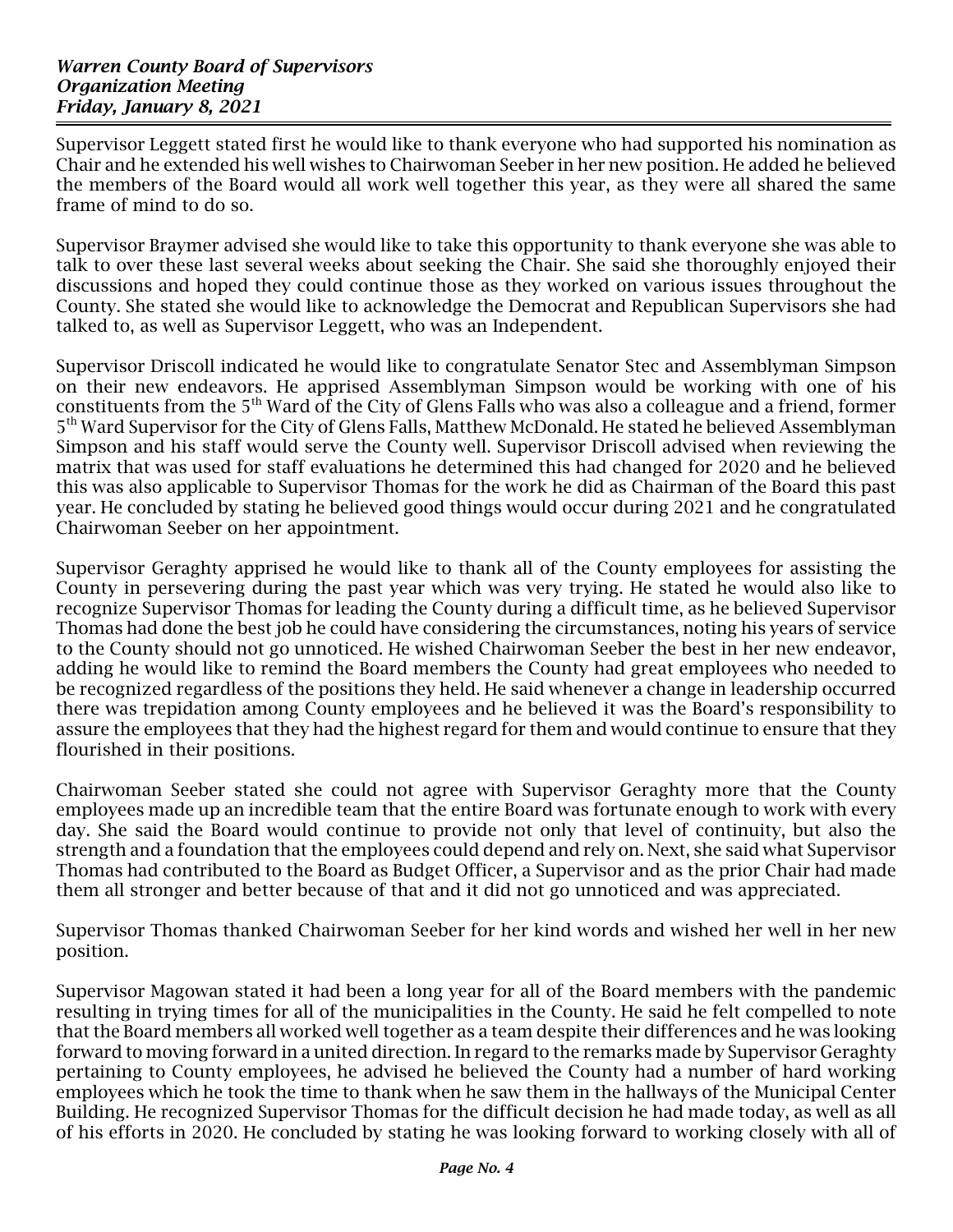the Supervisors in 2021.

Supervisor Beaty indicated this was a historic day for the County with the first female ever to be elected as Chairwoman of the Board which he felt spoke volumes about their current status; however, he noted, he could not celebrate a bridge that should have been crossed many years ago, as there had been numerous women with the skill set required to lead the Board, but were never appointed. He said the fact that Chairwoman Seeber had received the majority of the votes for Chair indicated they were supportive of her. He thanked Supervisor Thomas for serving as the Chairman of the Board during one of the most difficult years in the history of the County as a result of the pandemic, adding he was appreciative of the time and effort he had exerted. He advised the difficulties resulting from the pandemic would continue into this year, but he was confidant in Chairwoman Seeber's skill set and leadership abilities to advance this Board to another level which was something special and he congratulated Chairwoman Seeber on her appointment.

Prior to offering privilege of the floor to Ms. Jones to provide an update regarding the County's response to the pandemic, Chairwoman Seeber apprised it was important that the Board members reminded one another about how strong of a team they were when they all worked together. She said she was looking forward to that opportunity across the aisle with one another dependent upon not only the honesty they would provide one another, but also the openness, transparency and the support which she believed they were capable of doing to provide the very best representation that they could to every single resident regardless of party affiliation as they moved forward.

Chairwoman Seeber extended privilege of the floor to Ms. Jones to provide an update regarding the County's response to COVID-19.

Ms. Jones thanked the Board for providing her with the opportunity to provide a brief update on the County's response to COVID-19. She stated she wanted to begin her update with the words of Gina Mintzer, who she met through her affiliation with the Economic Recovery Task Force as follows: "While many of us could not wait to move on to 2021, 2020 was also the year where we rediscovered the spirit of togetherness and collaboration of community. In 2021 we all have our freedom in hand and it was up to us to make the most of what it is to turn the corner to a bright new year onward and upward". Ms. Jones remarked she found these words very meaningful for her staff because she believed they had all been waiting for 2020 to end and for 2021 to begin. She apprised keeping that in mind she and her staff were also excited about the vaccine campaign they had commenced with. She thanked Lisa Lehman, who was a local graphic artist who had volunteered her time to assist the department with developing a logo for their "Vaccinate 100% of Warren County" campaign which they had developed stickers of to issue when individuals were vaccinated. She stated she felt like they had been on a gerbil wheel this entire time, but they were now moving into the tunnel hopefully toward the light which was the end of this pandemic. She informed the Governor had established priority groups for the distribution of the COVID-19 vaccines which the County was required to adhere to fully or face consequences, such as a \$1 million fine per person that was vaccinated, but was not eligible to be. She apprised the vaccines would be distributed through the eleven hubs in New York State of which the County was part of the Albany Medical Center Hub that was inclusive of the hospitals, the federal qualified health centers and the local health departments located in the region. She said those included in this hub met every morning at 10:00 a.m. to review issues, most of which concerned the redistribution between the different counties and clarifying issues regarding the different groups within the community who felt they should be included in a different priority group. She informed there was also a representative from the Governor's office included as a member of the Hub and had provided their cell phone number for contact purposes to the members and would advocate on behalf of the group to the Governor which allowed them to get a reply rather quickly. She mentioned the County's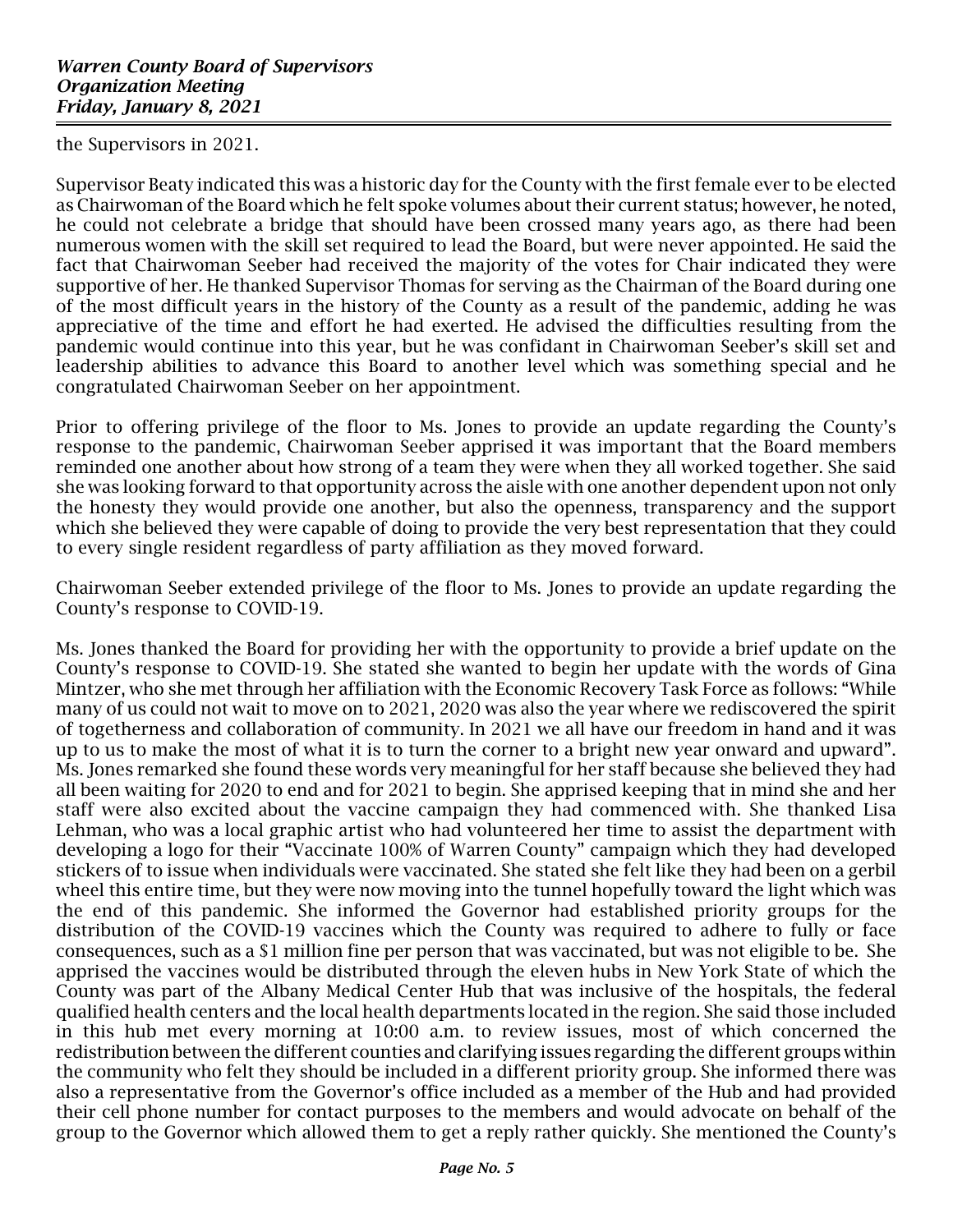local partners were Glens Falls Hospital and Hudson Headwaters Health Network which they had communicated and pooled their resources with well to assist those with different needs. She said she had recently contacted the local nursing homes to inquire how they were doing with their vaccinations and determined that two of the facilities were having issues, one of which had been resolved without any assistance; she added she had offered them any assistance her department could provide them with. She stated as of today her department was delivering vaccines to the Elderwood at North Creek facility to assist them with their issues, apprising she was pleased to have such good partners to work together with on any issues that may arise here locally.

Ms. Jones informed last week Hudson Headwaters Health Network, which was the County's federally qualified health center, administered all one hundred doses of the vaccine that had been provided to them. She said Public Health had held two clinics, one of which was on Saturday, January 2<sup>nd</sup> which she was disappointed with because even after all of the outreach they had done they only had around fourteen individuals sign up for; however, she noted, by the end of the clinic they had administered forty-three vaccinations and the remaining doses were given on Tuesday evening. She apprised this week they had received five hundred doses for which eighty-five doses were administered at their clinic last night and another clinic was scheduled for this Saturday; she added they were still only administering the vaccines to those included in the Priority 1A group. She indicated she had been contacting the adult group homes and assisted living facilities to ensure they were on schedule with resources in place to receive and administer the vaccine She said she had been saving some of the vaccines to be able to vaccinate some of the staff and residents at these facilities, all of whom she had spoken to indicated they were all set. She apprised once she was assured these facilities were taken care of she would open up a few more appointments for vaccinations this weekend to ensure they utilized all five hundred of their doses.

In regard to the roll out of the vaccines for the priority group, Ms. Jones advised they were notified by their regional hub who received their orders from the Governor Office regarding who was eligible to be vaccinated with the doses provided to the County. She said from this a clinic was created that generated a link for the priority groups for which they had contact people for each of those groups who then shared the link with their population. She informed they also participated in the NYS DOH's (New York State Department of Health) alert system which allowed her to distribute a notification to all of the medical providers, pharmacists, dentists or whichever groups she selected that were registered to the State and lived in and worked in Warren County to issue them an invitation to come to the County's vaccination clinic. She said she had been working on sending out those alerts as the vaccine became available, setting up clinics and sending out the links to those groups as was Hudson Headwaters Health Network and the Glens Fall Hospital to ensure the priority groups were notified. She said she could foresee when they opened the vaccinations up to the public, as well as the priority groups with a significant number of individuals they did not have a distribution list for, such as those in the ages 75 and above group, that they would be using the media, local newspapers and Mr. Lehman to assist them with getting the notification out with that regard and they would be issuing the link for individuals to register. She advised as per the NYS DOH requirements the link would put individuals through the CDMS (Clinical Data Management System) which was a NYS DOH system where individuals registered ahead of time and when the nurse administered the vaccine to them they entered the information into the system which fed into the New York State Immunization Registry Program to document the vaccine which was how they calculated how many individuals had been vaccinated. She added her office had practiced using this system to ensure they were handling the process correctly. She stated she wanted to ensure everyone was aware the process was not just as simple as contacting her office to sign up for a clinic. She apprised for those who did not have access to a computer could make appointments with her office and be assisted through the CDMS or they could work with loved ones to help them with the process. In regard to those who were homebound, Ms. Jones informed they would do what they had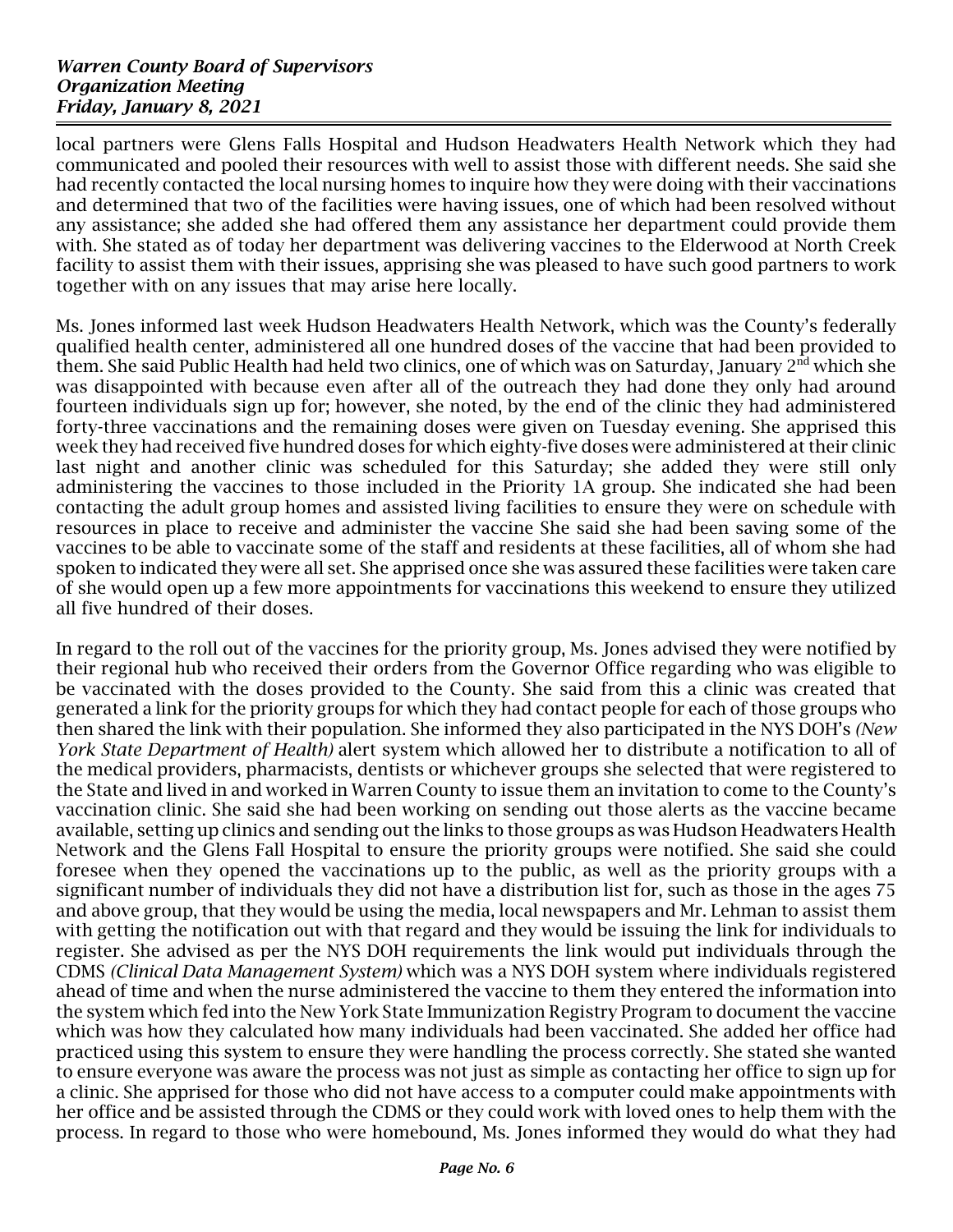done in the past with their flu shots which was to send a nurse to those they were aware of in that situation.

Ms. Jones apprised they were busy working to identify pod sites for which they had a number of locations in mind. She said they wanted to have both large and small locations so they could ramp up or down depending upon the number of vaccines they had. She voiced her appreciation of the community, informing a number of businesses contacted her to offer up space, such as Fort William Henry, The Great Escape, SUNY Adirondack and the Queensbury Community Center. She said she was hoping when the vaccine was opened up to the public they would be able to offer one to two very large pods at a time where there would be up to twenty vaccinators in order to accommodate a significant number of people; however, she noted, with that she needed to consider social distancing and organization by offering it through appointment only and no one would be allowed in early to prevent overcrowding. She mentioned in addition she had hired some per diem nurses that were school nurses who had volunteered to assist the County with their clinics, as well as 80+ volunteers which continued to grow since January  $1<sup>st</sup>$ , most of whom were retired doctors and nurses in addition to other individuals they could use to assist with traffic flow, set up and tear down, etc. She said as a result of this she was encouraged that staffing would not be an issue with these pods. She apprised her goal was for 100% vaccination in the County which she realized was a significant request, but she believed it was necessary in order to deal with this pandemic. She indicated it was still necessary to wear face masks, remain socially distant and avoid gatherings because even though there was a vaccine the pandemic was not over and it was necessary to remain vigilant. She added those who were vaccinated would still need to be quarantined if they were exposed to COVID-19 because until they received a directive from the Governor that things changed they were still people that would have to be vaccinated.

In regard to the number of cases in the County, Ms. Jones stated as they had anticipated the daily number of positive cases had increased significantly through Christmas and New Years, but it was still very disappointing to see this increase. She apprised her staff were all working tirelessly with 100% of the positive cases and their contacts called on a daily basis. She said they operated seven days a week with a portion of the staff working on contacting individuals and the other portion working on the vaccinations, both of which required a significant amount of work that they were somehow able to keep up with even with the record number of cases that were coming in, such as fifty-four on one day and sixty-six the next. She noted there were volunteers who assisted them with keeping up with the workload by handling the contact investigations and then providing that information to the County with everyone having been notified which was helpful to the department.

Ms. Jones indicated testing, continued as well with over four thousand tests being performed to date which she was pleased about. In regard to the local immunizations completed, it was difficult to determine whether the immunizations were for a Warren County resident or whether it was just given here. She informed Glens Falls Hospital had given 701 doses, Hudson Headwaters Health Network had dispensed 794 doses to date and Warren County Public Health had administered 194 doses, all given within the last week or so. She stated although she believed they were making headway she wanted to note that 65% of the County's positive cases had been since September 1<sup>st</sup> which was why it was not the appropriate time for individuals to let down their defenses and attend gatherings and not social distance. She mentioned her department had been busy working with local school districts on investigations to determine who had been exposed with the positive cases there. She said the school districts, nursing homes and the community partners they had been working with had all been incredibly cooperative.

Ms. Jones remarked she would like to take this opportunity to thank the Board and the County Administration for their continued support, as well as all of the snacks they had provided to her staff